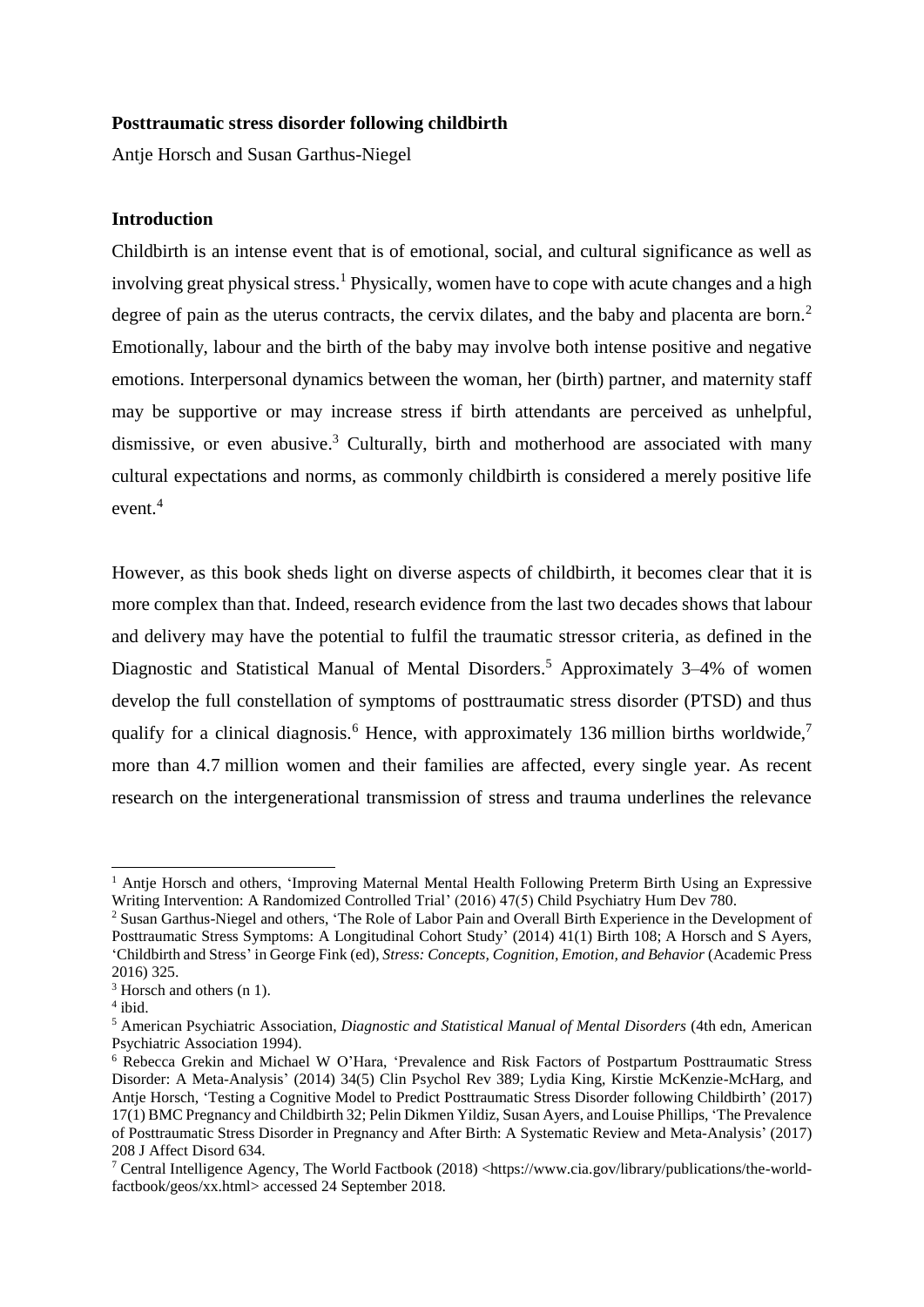<span id="page-1-2"></span>and far-reaching consequences not only for the mother but also for her offspring, PTSD following childbirth thus represents a major public health issue.<sup>8</sup>

This chapter provides an overview of the current evidence and understanding of PTSD following childbirth by focusing on: (i) childbirth as a traumatic stressor; (ii) definition and prevalence rates; (iii) protective and risk factors; (iv) the impact on maternal, child, and couple outcomes; (v) the economic costs; and (vi) evidence-based interventions.

#### **Childbirth as a traumatic stressor**

<span id="page-1-1"></span><span id="page-1-0"></span>Symptoms of posttraumatic stress were first identified in relation to war experiences. However, in contrast to previous diagnostic criteria, triggers are not considered anymore to be restricted to events that are outside of the range of 'usual human experience', such as war, rape, or road traffic accidents.<sup>9</sup> Indeed, for many years clinicians have been aware that also health-related events like heart attacks, stroke, miscarriage, stillbirth, or childbirth may act as precipitants for posttraumatic stress responses.<sup>10</sup> This comprises a peculiarity of PTSD following childbirth, because – as mentioned above – childbirth is typically associated with positive connotations (opposed to other potential traumatic events, such as war or sexual/physical abuse).<sup>11</sup> Also, in the Western world, births normally take place within the context of regular medical care, which actually represents the helper system (as opposed to crimes rated as criminal acts).<sup>12</sup> Further, pertaining to PTSD following childbirth, at least two individuals must always be considered: the mother and the child (see also below in 'Impact on maternal, child, and couple outcomes').<sup>13</sup> This can be challenging for the mother, as her role is to care for her baby who may be a strong reminder of the traumatic event.

<sup>8</sup> Mallory E Bowers and Rachel Yehuda, 'Intergenerational Transmission of Stress in Humans' (2016) 41(1) Neuropsychopharmacology 232; Susan Garthus-Niegel and others, 'The Impact of Subjective Birth Experiences on Post-Traumatic Stress Symptoms: A Longitudinal Study' (2013) 16(1) Arch Womens Ment Health 1; King, McKenzie-McHarg, and Horsch (n [6\)](#page-0-1).

<sup>9</sup> Pauline Slade, 'Towards a Conceptual Framework for Understanding Post-Traumatic Stress Symptoms Following Childbirth and Implications for Further Research' (2006) 27(2) J Psychosom Obstet Gynaecol 99.

<sup>&</sup>lt;sup>10</sup> Helen Allott, 'Picking up the Pieces: The Post-Delivery Stress Clinic' (1996) 4(10) BJM 534; Antje Horsch, Ingo Jacobs, and Kirstie McKenzie-McHarg, 'Cognitive Predictors and Risk Factors of PTSD Following Stillbirth: A Short-Term Longitudinal Study' (2015) 28(2) J Traum Stress 110; C Lee, P Slade, and V Lygo, 'The Influence of Psychological Debriefing on Emotional Adaptation in Women Following Early Miscarriage: A Preliminary Study' (1996) 69(1) Br J Med Psychol 47; Slade (n [9\)](#page-1-0); Josephine E Tedstone and Nicholas Tarrier, 'Posttraumatic Stress Disorder Following Medical Illness and Treatment' (2003) 23(3) Clin Psychol Rev 409.

<sup>11</sup> Kirstie McKenzie-McHarg and others, 'Post-Traumatic Stress Disorder Following Childbirth: An Update of Current Issues and Recommendations for Future Research' (2015) 33(3) J Reprod Infant Psychol 219.  $12$  ibid.

 $13$  ibid.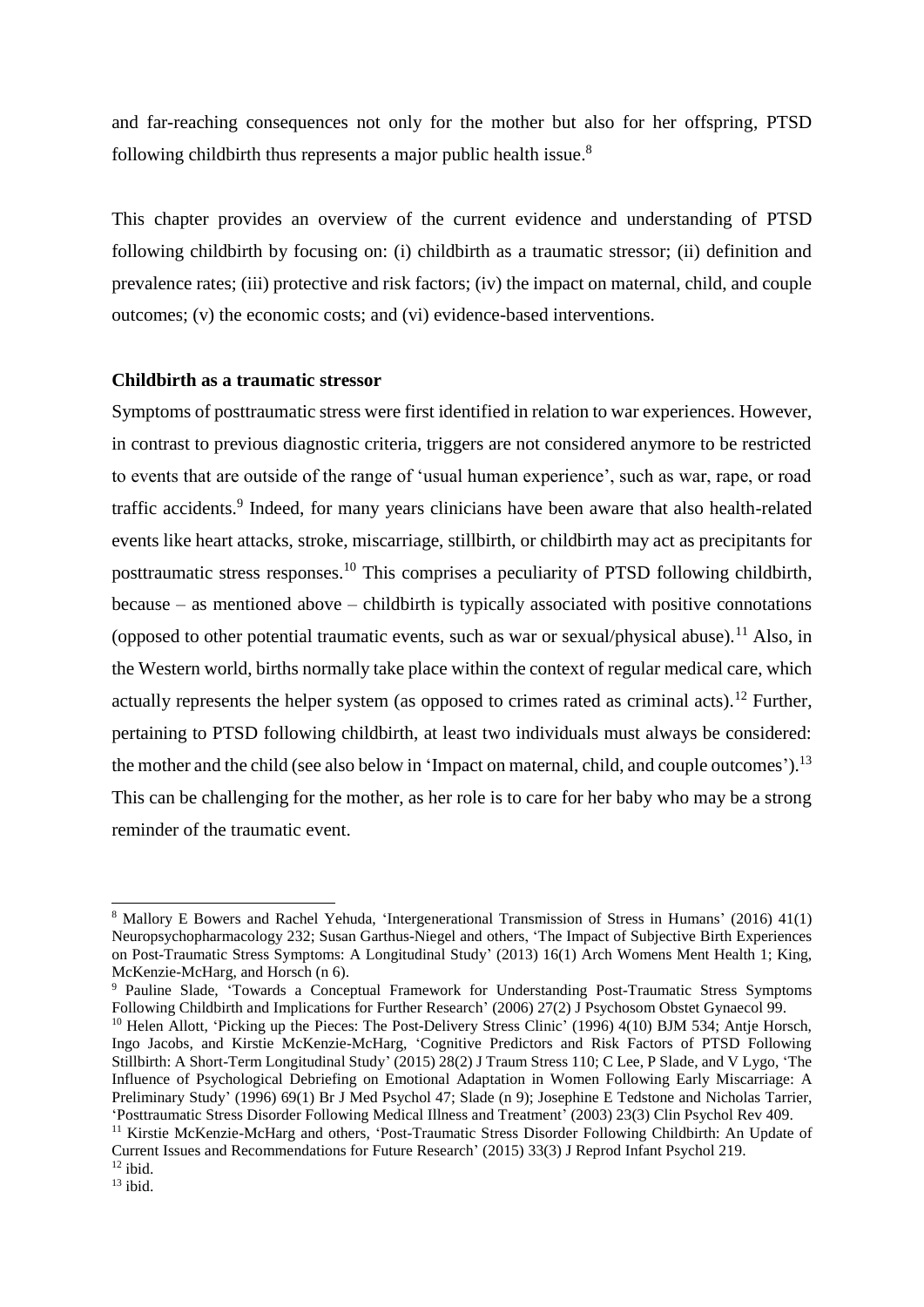<span id="page-2-2"></span>Regarding posttraumatic stress responses in the context of childbirth, it is important to distinguish whether a woman suffering from PTSD following childbirth already suffered from PTSD during pregnancy, or whether the disorder has occurred only as a result of birth.<sup>14</sup> Traumatic memories such as previous sexual abuse may be triggered by child movements as well as vaginal delivery and can lead to an actualization of trauma symptoms.<sup>15</sup> Clinical experience shows that in case of prior traumatization, flashbacks may occur during childbirth triggered by a feeling of loss of control. They may also be the result of other trigger stimuli, such as physical sensations (e.g., pain, birth injuries, bleeding) or sentences like 'It's over soon.' reminding the woman of the perpetrator's language that refer to earlier trauma.<sup>16</sup> Women who have suffered from childhood abuse appear to have an increased risk of dissociation during delivery (especially in the context of additional risk factors).<sup>17</sup> In addition to previous biographical traumatisation, women may also live under present adverse conditions, such as domestic violence that may increase their risk of suffering from PTSD already during pregnancy.<sup>18</sup>

# <span id="page-2-0"></span>**Definition and prevalence rates**

<span id="page-2-1"></span>Studies have shown that up to one third of women perceive their delivery as traumatic, fulfilling the Diagnostic and Statistical Manual of Mental Disorders (DSM-IV) Criterion A1 (i.e., witness or experience death, threat of death, or serious injury to themselves or a significant other – in the case of postpartum PTSD usually the baby).<sup>19</sup> However, a much smaller part of women eventually develops a PTSD-profile, indicating that a traumatic childbirth experience does not automatically lead to a pathological response.<sup>20</sup> Recent meta-analyses suggest, in community samples, PTSD following childbirth affects between 3–4% of women after birth at

 $14$  Grekin and O'Hara (n [6\)](#page-0-1).

<sup>15</sup> K Hofberg and I Brockington, 'Tokophobia: An Unreasoning Dread of Childbirth. A Series of 26 Cases' (2000) 176 Br J Psychiatry 83.

<sup>16</sup> Kerstin Weidner, Susan Garthus-Niegel, and Juliane Junge-Hoffmeister, 'Traumatische Geburtsverläufe: Erkennen und Vermeiden' (Traumatic Birth: Recognition and Prevention) (2018) Z Geburtshilfe Neonatol DOI: 10.1055/a-0641-6584.

<sup>&</sup>lt;sup>17</sup> Kristen R Choi and Julia S Seng, 'Predisposing and Precipitating Factors for Dissociation During Labor in a Cohort Study of Posttraumatic Stress Disorder and Childbearing Outcomes' (2016) 61(1) J Midwifery Womens Health 68.

<sup>&</sup>lt;sup>18</sup> Jacquelyn C Campbell, 'Health Consequences of Intimate Partner Violence' (2002) 359(9314) The Lancet 1331; Weidner, Garthus-Niegel, and Junge-Hoffmeister ([n 16\)](#page-2-0).

<sup>&</sup>lt;sup>19</sup> American Psychiatric Association ([n 5\)](#page-0-2); Susan Ayers, 'Delivery as a Traumatic Event: Prevalence, Risk Factors, and Treatment for Postnatal Posttraumatic Stress Disorder' (2004) 47(3) Clin Obstet Gynecol 552; Eelco Olde and others, 'Posttraumatic Stress Following Childbirth: A Review' (2006) 26(1) Clin Psychol Rev 1; Slade (n [9\)](#page-1-0); Johanna E Soet, Gregory A Brack, and Colleen DiIorio, 'Prevalence and Predictors of Women's Experience of Psychological Trauma during Childbirth' (2003) 30(1) Birth 36.

 $20$  Olde and others (n [19\)](#page-2-1).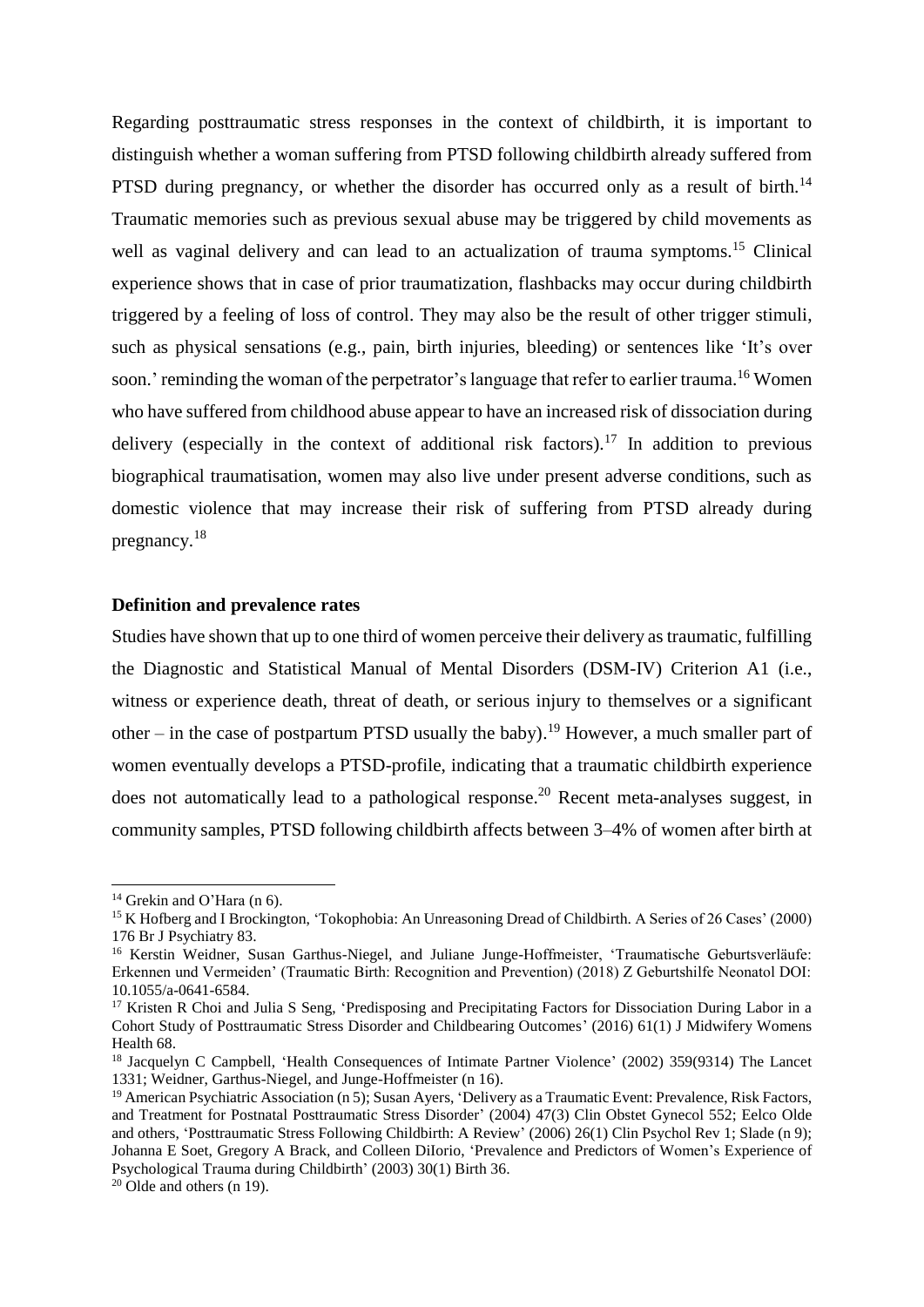diagnostic levels and around 16–19% of women in high-risk groups, e.g., after preterm birth or neonatal death.<sup>21</sup> Still, a substantial number of women suffer from clinically significant PTSD symptoms, even though their symptoms remain below diagnostic threshold level. $^{22}$  This is because subthreshold symptomatology may also considerably impact on women's functioning, particularly if they are having symptoms of re-experiencing.<sup>23</sup>

Whether or not women develop PTSD symptoms depends to a large degree on the subjective perception of the birth. In fact, regarding childbirth, both clinical observations as well as scientific evidence indicate that what may be considered as a medically normal labour and delivery in terms of duration and mode of delivery may still be associated with subsequent posttraumatic stress responses.<sup>24</sup> Being aware of the essential role of subjective birth experiences offers a unique opportunity to prevent traumatisation. If women feel safe and well taken care of, it may be easier for them to abstain from catastrophic interpretations during birth and to focus instead on the joyful outcome of their labour – the baby. Training programs to improve communication between labouring women and staff may help healthcare workers to be more sensitive and responsive to women's needs, thus potentially increasing their subjective birth experience.

Regarding the long-term course of PTSD following childbirth, there are hardly any studies available. While relatively high remission rates of up to 44% have been found for general  $PTSD<sup>25</sup>$  future prospective studies need to show whether the clinical course of PTSD following childbirth (e.g., in terms of severity, duration, and remission with and without treatment) is comparable to that of general  $PTSD<sup>26</sup>$  Case reports at least suggest that women with  $PTSD$ following childbirth often suffer from their symptoms for months, without being diagnosed and treated.<sup>27</sup>

<sup>&</sup>lt;sup>21</sup> Grekin and O'Hara (n [6\)](#page-0-1); Yildiz, Ayers, and Phillips (n 6).

 $22$  Horsch and Ayers (n [2\)](#page-0-3).

 $23$  McKenzie-McHarg and others (n [11\)](#page-1-1).

<sup>&</sup>lt;sup>24</sup> Louise B Andersen and others, 'Risk Factors for Developing Post-Traumatic Stress Disorder Following Childbirth: A Systematic Review' (2012) 91(11) Acta Obstet Gynecol Scand 1261; Garthus-Niegel and others, 'The Role of Labor Pain and Overall Birth Experience in the Development of Posttraumatic Stress Symptoms' (n [2\)](#page-0-3); Garthus-Niegel and others, 'The Impact of Subjective Birth Experiences on Post-Traumatic Stress Symptoms' (n [8\)](#page-1-2); Slade (n [9\)](#page-1-0).

<sup>&</sup>lt;sup>25</sup> Nexhmedin Morina and others, 'Remission from Post-Traumatic Stress Disorder in Adults: A Systematic Review and Meta-Analysis of Long Term Outcome Studies' (2014) 34(3) Clin Psychol Rev 249

<sup>26</sup> McKenzie-McHarg and others (n [11\)](#page-1-1).

 $27$  Hofberg and Brockington (n [15\)](#page-2-2).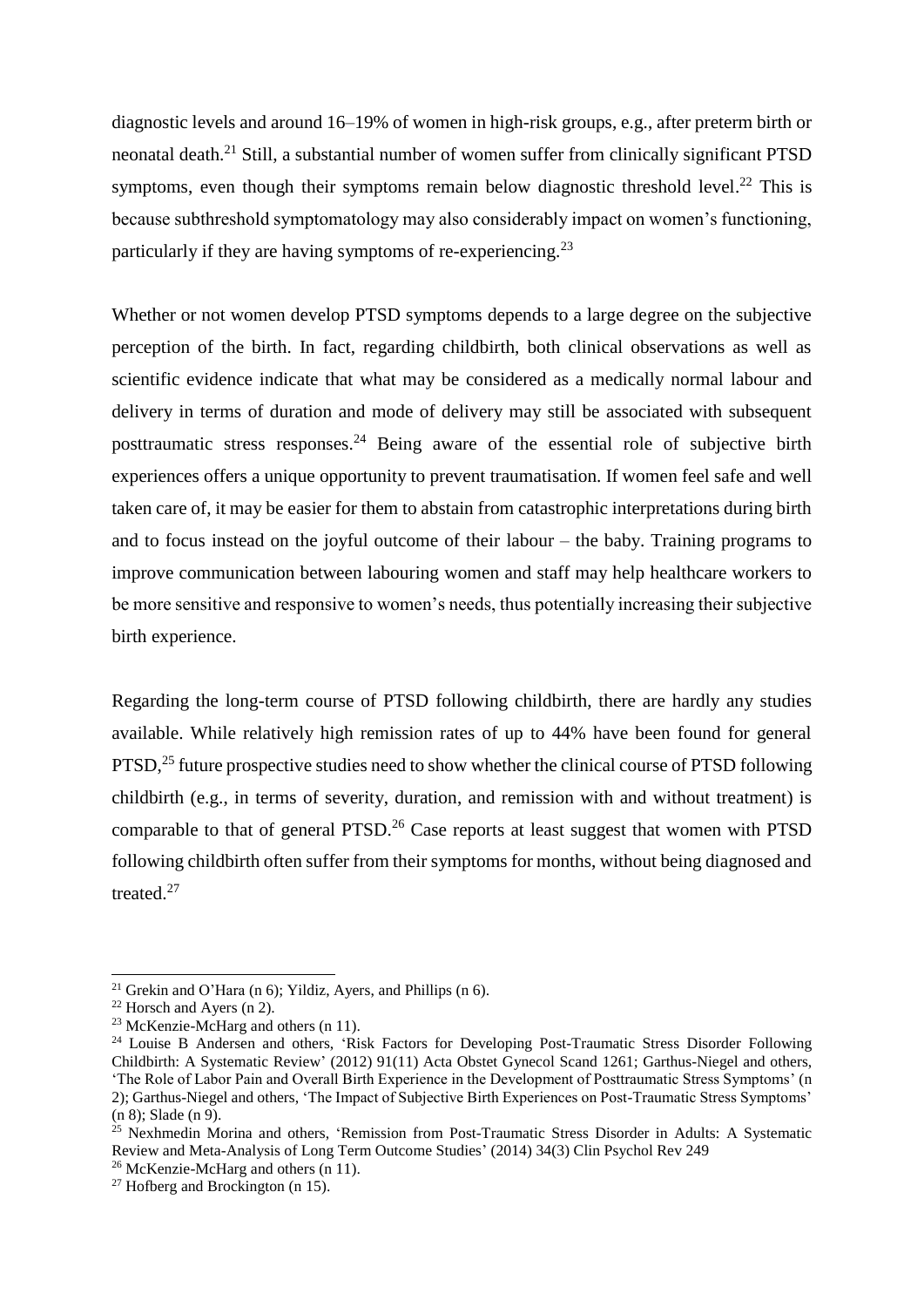<span id="page-4-0"></span>Several studies have found substantial comorbidity between PTSD and depression in the postpartum period,<sup>28</sup> with comorbidity rates ranging between 20 and 75%.<sup>29</sup> Anxiety or other mental health problems have also been suggested to be comorbid with PTSD following childbirth, although concrete numbers are largely unknown.<sup>30</sup>

One possible explanation for the high correlation with depression is the potential symptom overlap in some of the PTSD clusters,  $31$  because measures of hyperarousal and numbing symptom clusters within the PTSD criteria tend to correlate highly with measures of depression.<sup>32</sup> It is important to keep in mind that most studies investigating comorbidity, have relied on DSM-IV criteria. The addition of the fourth symptom cluster 'negative alterations in cognitions and mood' in DSM-5 (e.g., 'persistent negative beliefs and expectations about oneself or the world' or 'loss of interest or participation in significant activities') might imply an increase in symptom overlap (as these symptoms could also be attributed to depression) $33$ and thus, further increase comorbidity rates in future studies.

<span id="page-4-1"></span>The course and onset of comorbid PTSD and depression are still unknown. On the one hand, depression in pregnancy has been shown to be an important predictor of PTSD following childbirth.<sup>34</sup> On the other hand, regarding the postpartum period only, clinicians have suggested that postpartum depression is usually secondary to PTSD following childbirth.<sup>35</sup> In any case, epidemiological research has shown that postpartum depression is more prevalent (10–15%) than PTSD following childbirth.<sup>36</sup> Still, from a clinical perspective, it is important that PTSD is considered as an independent diagnosis in postpartum women; because many women, who

<sup>28</sup> Jo Czarnocka, and Pauline Slade, 'Prevalence and Predictors of Post-Traumatic Stress Symptoms Following Childbirth' (2000) 39(1) Br J Clin Psychol 35; Grekin and O'Hara (n [6\)](#page-0-1); Johan Söderquist, Barbro Wijma, and Klaas Wijma, 'The Longitudinal Course of Post-Traumatic Stress after Childbirth' (2006) 27(2) J Psychosom Obstet Gynaecol 113; Claire A I Stramrood and others, 'Posttraumatic Stress Following Childbirth in Homelikeand Hospital Settings' (2011) 32(2) Psychosom Obstet Gynaecol 88; Tracey White and others, 'Postnatal Depression and Post-Traumatic Stress after Childbirth: Prevalence, Course and Co-occurrence' (2006) 24(2) J Reprod Infant Psychol 107.

<sup>&</sup>lt;sup>29</sup> McKenzie-McHarg and others (n [11\)](#page-1-1); Stramrood ([n 28\)](#page-4-0); White and other (n [28\)](#page-4-0).

<sup>30</sup> McKenzie-McHarg and others (n [11\)](#page-1-1); Stramrood ([n 28\)](#page-4-0).

<sup>&</sup>lt;sup>31</sup> McKenzie-McHarg and others (n [11\)](#page-1-1).

<sup>32</sup> Grekin and O'Hara (n [6\)](#page-0-1).

<sup>33</sup> McKenzie-McHarg and others (n [11\)](#page-1-1).

<sup>&</sup>lt;sup>34</sup> S Ayers and others, 'The Aetiology of Post-Traumatic Stress Following Childbirth: A Meta-Analysis and Theoretical Framework' (2016) 46(6) Psychol Med 1121; Grekin and O'Hara (n [6\)](#page-0-1).

<sup>&</sup>lt;sup>35</sup> McKenzie-McHarg and others (n [11\)](#page-1-1).

<sup>&</sup>lt;sup>36</sup> Susan Ayers and others, 'Post-Traumatic Stress Disorder Following Childbirth: Current Issues and Recommendations for Future Research' (2008) 29(4) J Psychosom Obstet Gynaecol 240; Ian Brockington, 'Postpartum Psychiatric Disorders' (2004) 363(9405) The Lancet 303.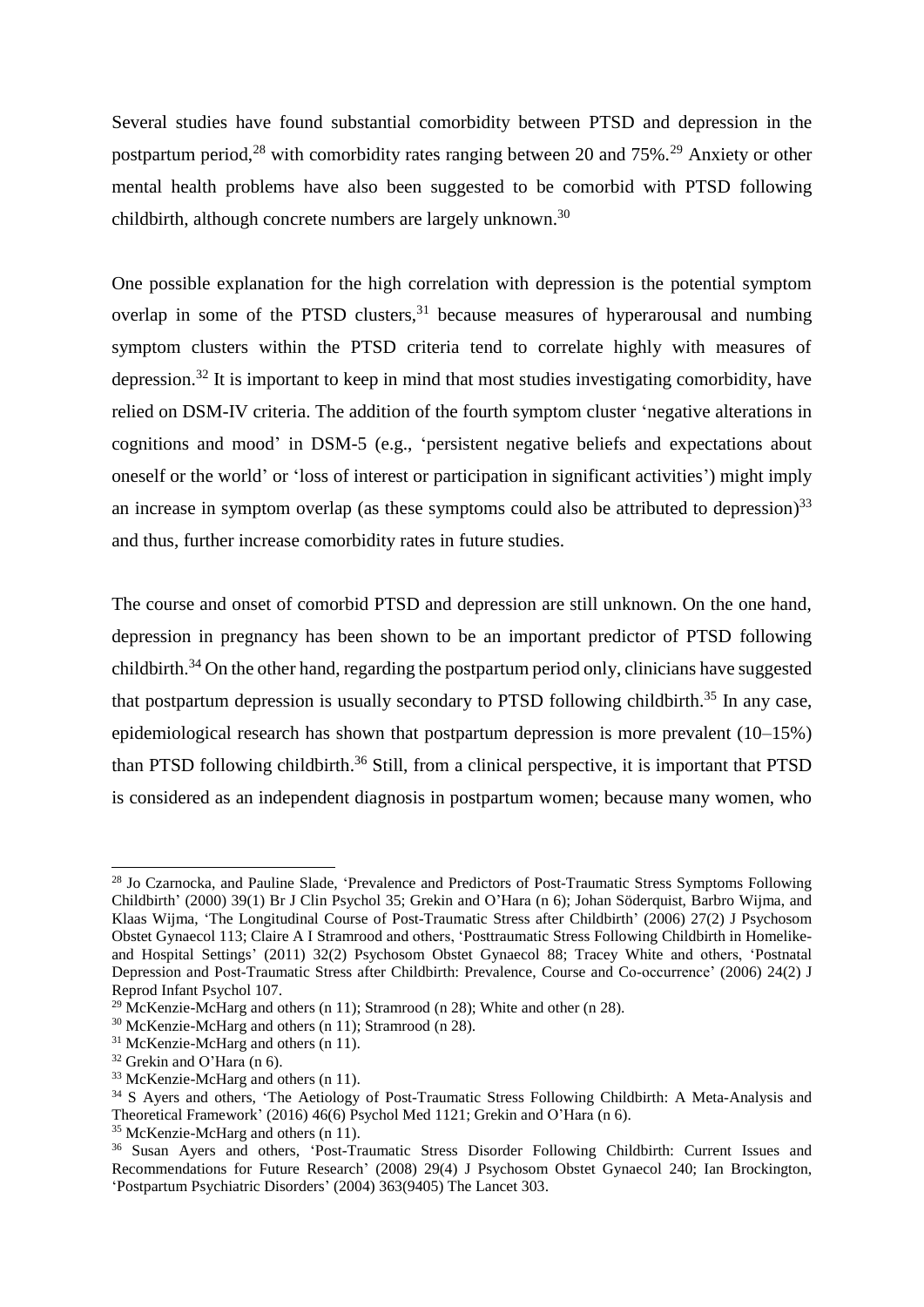(also) suffer from PTSD following childbirth, are diagnosed with depression (only) and therefore do not receive appropriate treatment.<sup>37</sup>

#### **Protective and risk factors**

In 2006, Slade suggested a framework for the development of postpartum PTSD, comprising predisposing, precipitating, and maintaining factors. Predisposing and precipitating factors may again be subdivided into internal, external, or interactional factors.<sup>38</sup> According to Slade's framework, predisposing factors are often pregnancy-related or may have been present already before conception, increasing the risk of PTSD symptoms.<sup>39</sup> Examples of predisposing factors are fear of childbirth or mental health problems (either in the woman's history or during pregnancy), an unplanned pregnancy, or low social support. Precipitating factors are birth related; they act together with predisposing factors to determine if a woman develops PTSD symptoms after giving birth.<sup>40</sup> Examples of precipitating factors are perceived low control during birth or a negative gap between expectation and experience of the birth, a lack of support of partner or staff, an emergency caesarean section, or an instrumental vaginal delivery.<sup>41</sup> Maintaining factors are factors that may either increase or reduce PTSD symptoms over time, such as insomnia during the postpartum period.<sup>42</sup>

Another theoretical approach represents the diathesis-stress model of the aetiology of postpartum PTSD by Susan Ayers that was first introduced in 2004 and recently updated in 2016 (see below, Figure 1).<sup>43</sup> The diathesis-stress model has similarities to Slade's theoretical framework, and it is based on the results of a meta-analysis. The model incorporates vulnerability factors in pregnancy, risk factors during birth, and postnatal factors. Important vulnerability factors are depression in pregnancy, fear of childbirth, complications in pregnancy, or a history of mental health problems.<sup>44</sup> Vulnerability factors may predict trauma responses directly, but they are also proposed to interact with or to be mediated by risk factors during birth. Risk factors during birth represent a negative subjective birth experience,

<sup>37</sup> McKenzie-McHarg and others (n [11\)](#page-1-1).

<sup>38</sup> Slade ([n 9\)](#page-1-0).

 $^{\rm 39}$ ibid.

<sup>40</sup> Ayers (n **Erreur ! Signet non défini.**); Slade (n [9\)](#page-1-0).

 $41$  Slade ([n 9\)](#page-1-0).

<sup>&</sup>lt;sup>42</sup> Susan Garthus-Niegel and others, 'Maintaining Factors of Posttraumatic Stress Symptoms Following Childbirth: A Population-Based, Two-Year Follow-up Study' (2015) 172 J Affect Disord 146; Slade (n [9\)](#page-1-0).

<sup>43</sup> Ayers (n **Erreur ! Signet non défini.**); Ayers and others (n [34\)](#page-4-1).

 $44$  ibid.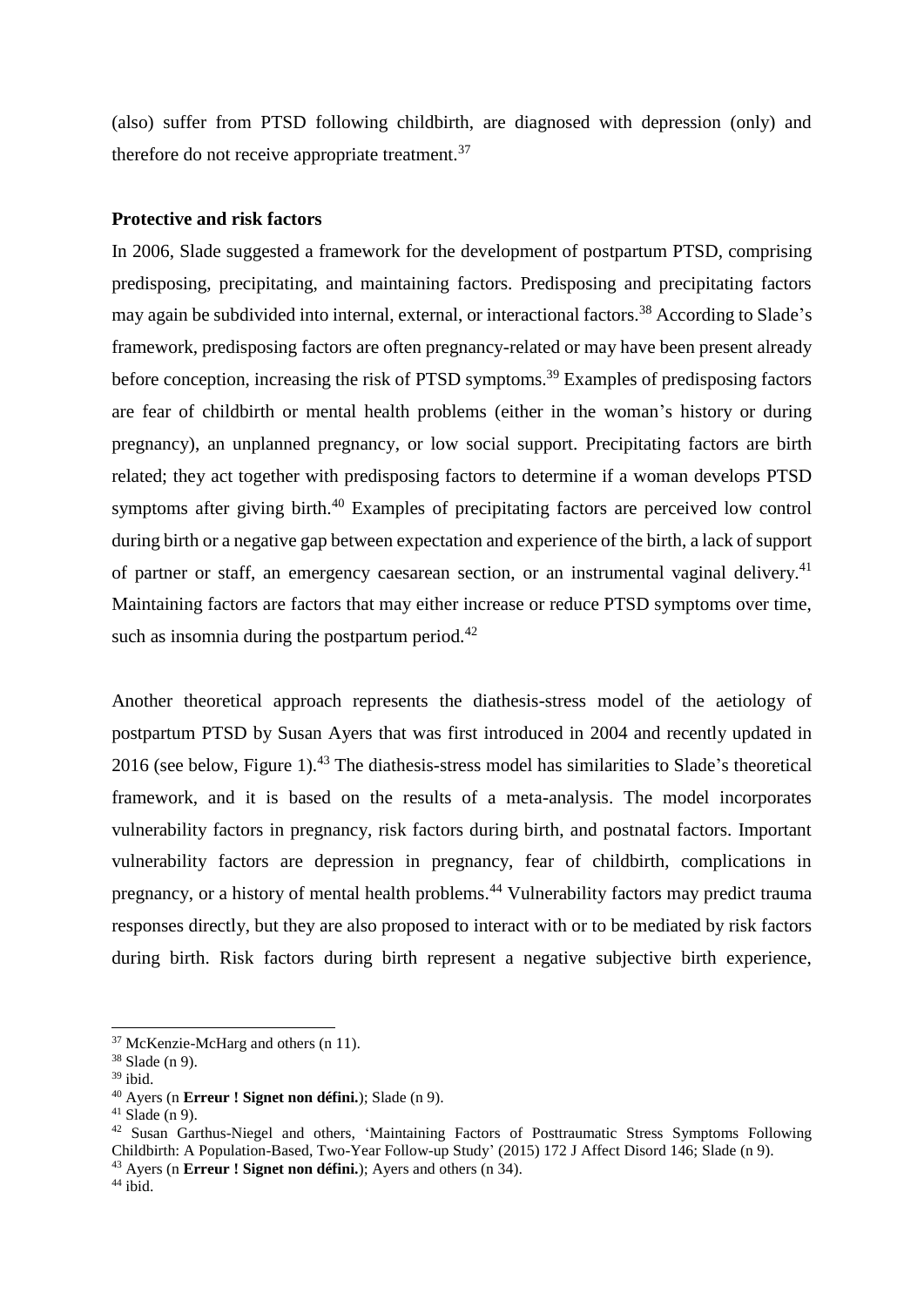operative birth, lack of support from staff during birth, and dissociation.<sup>45</sup> Crucial for whether or not subsequent traumatic stress responses occur, is the appraisal of the birth as traumatic or not. Postnatal factors might also predict initial traumatic stress responses. In addition, they may determine whether those responses get resolved or maintained over time. Postnatal factors comprise depression as well as poor coping and stress.



*Figure 1.* Revised diathesis-stress model of the aetiology of postpartum PTSD, reproduced with permission from Susan Ayers.

Cognitions also play an important role in the development of PTSD following childbirth.<sup>46</sup> The cognitive model proposed by Ehlers and Clark is a third theoretical approach and suggests that a sense of current threat is produced by negative cognitive appraisals both during and after the traumatic event, i.e., in our case the birth.<sup>47</sup> This threat, together with a fragmented and poorly integrated traumatic memory, can be unintentionally triggered by situations resembling some aspect of the birth. PTSD may then be maintained through unfavourable cognitive (e.g., thought suppression) and behavioural (e.g., reminder avoidance) strategies. $48$  Even though these strategies are meant to control the sense of threat, they may directly produce symptoms and/or prevent change in negative appraisals of the trauma or the nature of the trauma memory.<sup>49</sup>

### **Impact on maternal, child, and couple outcomes**

<sup>-</sup> $45$  ibid.

<sup>46</sup> Elizabeth Ford, Susan Ayers, and Robert Bradley, 'Exploration of a Cognitive Model to Predict Post-Traumatic Stress Symptoms following Childbirth' (2010) 24(3) J Anxiety Disord 353; King, McKenzie-McHarg, and Horsch ([n 6\)](#page-0-1); McKenzie-McHarg and others (n [11\)](#page-1-1); Anna N Vossbeck-Elsebusch, Claudia Freisfeld and Thomas Ehring, 'Predictors of Posttraumatic Stress Symptoms Following Childbirth' (2014) 14 BMC Psychiatry 200.

<sup>&</sup>lt;sup>47</sup> Anke Ehlers and David M Clark, 'A Cognitive Model of Posttraumatic Stress Disorder' (2000) 38(4) Behav Res Ther 319; King, McKenzie-McHarg, and Horsch ([n 6\)](#page-0-1).

<sup>48</sup> King, McKenzie-McHarg, and Horsch (n [6\)](#page-0-1).

 $49$  ibid.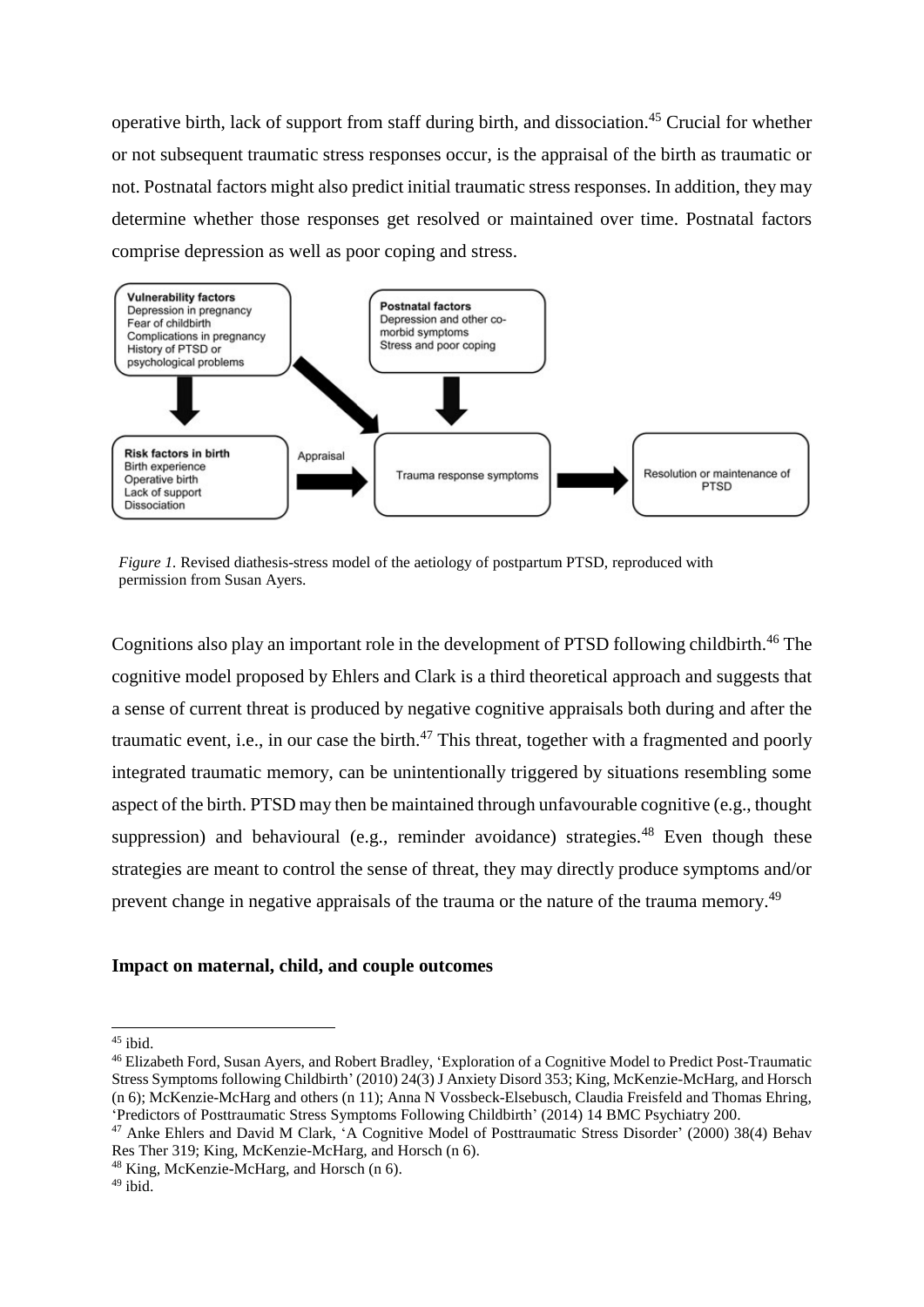<span id="page-7-1"></span><span id="page-7-0"></span>Women with PTSD following childbirth report high levels of distress; some talk about feelings of panic, anxiety, grief, anger, and tearfulness.<sup>50</sup> Sometimes the distress experienced can become unbearable and some women report having suicidal thoughts and ideations following traumatic childbirth. One qualitative study quoted a mother who had thoughts about harming her baby: 'I just thought oh, I wanta strangle, you know I didn't want to, it just came into my head, strangle.<sup>51</sup> Women describe being haunted by traumatic memories for many years, as one woman explained: 'It was sort of a long black hole, just endless, endless pain.'<sup>52</sup> Women may experience a loss of identity and self-esteem, particularly with regards to their competencies as a mother. 53

Following traumatic childbirth, women may decide not to have further children.<sup>54</sup> Traumatised women who do embark on a new pregnancy are more likely to have a negative experience of subsequent pregnancies, with some women experiencing distress when they found out they were pregnant again: 'I took the test and crumpled over the edge of our bed, sobbing and retching hysterically for hours.'<sup>55</sup> This may be accompanied by an increased risk of maternal stress and its associated risks of negative pregnancy outcomes, such as intrauterine growth retardation, low birth weight, and premature birth.<sup>56</sup> PTSD following childbirth is also related to an extreme fear of subsequent pregnancy and childbirth (tokophobia), sexual problems, and avoidance of medical care. 57

Apart from the distress experienced by the mother, PTSD following childbirth can have negative consequences for the whole family. Following traumatic childbirth, women may blame their partners for the events that took place.<sup>58</sup> A recent prospective study showed that

<sup>50</sup> Giliane Fenech and Gill Thomson, '"Tormented by Ghosts from their Past": A Meta-Synthesis to Explore the Psychosocial Implications of a Traumatic Birth on Maternal Well-Being' (2014) 30(2) Midwifery 185.

<sup>51</sup> Susan Ayers, Andrew Eagle, and Helen Waring, 'The Effects of Childbirth-Related Post-Traumatic Stress Disorder on Women and their Relationships: A Qualitative Study' (2006) 11(4) Psychol Health Med 389, 395.

<sup>52</sup> Christina Nilsson, Terese Bondas, and Ingela Lundgren, 'Previous Birth Experience in Women with Intense Fear of Childbirth' (2010) 39(3) J Obstet Gynecol Neonatal Nurs 298, 304.

<sup>53</sup> Ayers, Eagle, and Waring (n [51\)](#page-7-0).

<sup>54</sup> Gottvall, Karin, & Waldenström, Ulla. (2002). Does a traumatic birth experience have an impact on future reproduction? BJOG: An International Journal of Obstetrics & Gynaecology, 109(3), 254-260.

<sup>&</sup>lt;sup>55</sup> Cheryl Tatano Beck and Sue Watson, 'Subsequent Childbirth after a Previous Traumatic Birth' (2010) 59(4) Nursing Research 241, 245.

<sup>56</sup> Shari S Rogal and others, 'Effects of Posttraumatic Stress Disorder on Pregnancy Outcomes' (2007) 102(1-3) J Affect Disord 137; Julia S Seng and others, 'Posttraumatic Stress Disorder and Pregnancy Complications' (2001) 97(1) Obstet Gynecol 17.

<sup>57</sup> Hofberg and Brockington (n [15\)](#page-2-2); Leslie Morland and others, 'Posttraumatic Stress Disorder and Pregnancy Health: Preliminary Update and Implications' (2007) 48(4) Psychosomatics 304.

<sup>58</sup> Karen Nicholls and Susan Ayers, 'Childbirth-Related Post-Traumatic Stress Disorder in Couples: A Qualitative Study' (2007) 12(4) Br J Health Psychol 491.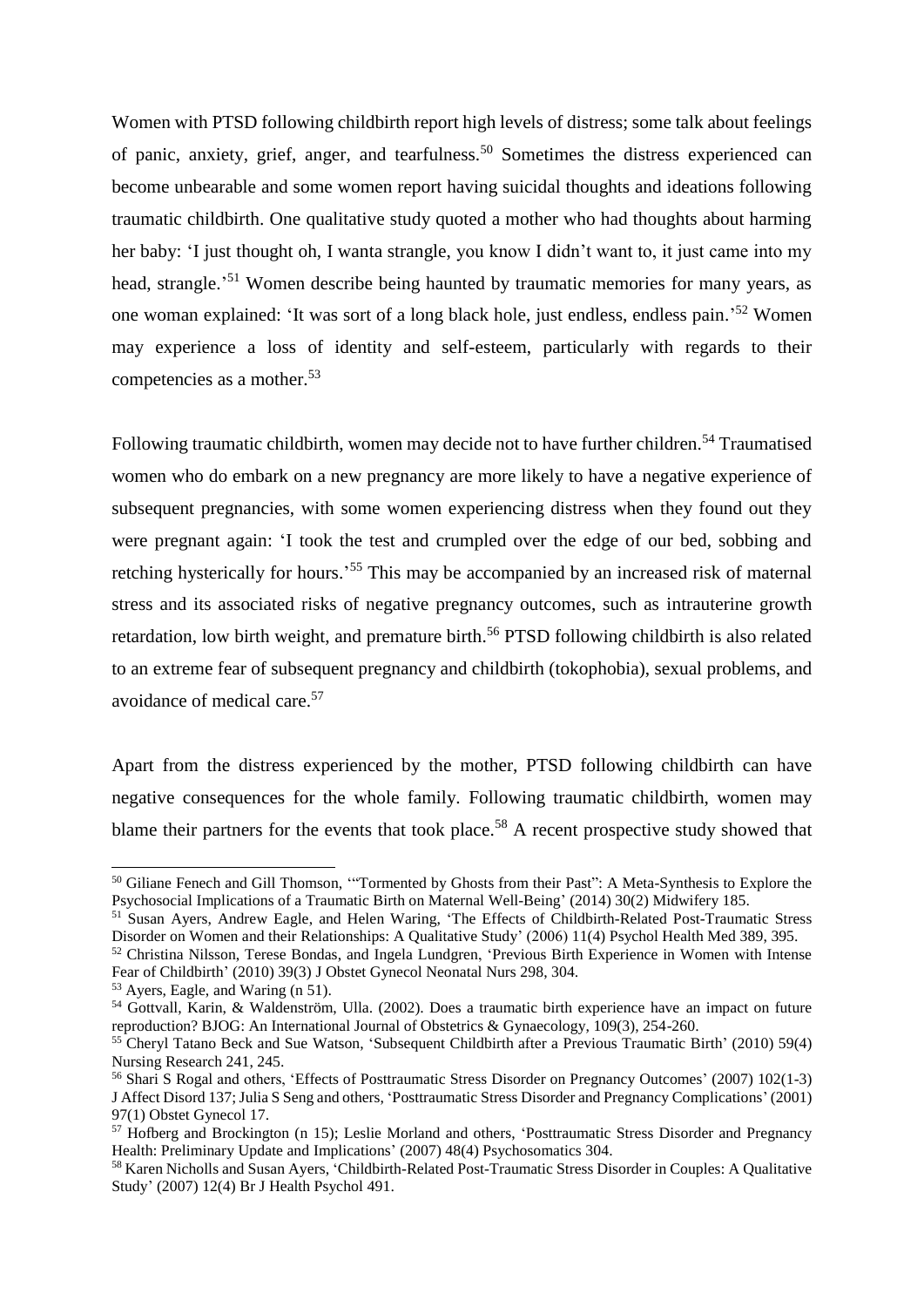maternal PTSD symptoms following childbirth were prospectively related to low couple relationship satisfaction at two years postpartum, mediated by postpartum depression symptoms. 59

Some studies found that PTSD following childbirth can also negatively interfere with the mother-infant relationship.<sup>60</sup> For some women, caring for their baby continues to be a reminder of traumatic experiences, which may in turn make it harder for them to develop strong bonds and secure attachments with their baby. One of the symptoms of PTSD is emotional detachment, and mothers may be therefore be unable to feel and show affection towards their baby, as was described by one mother: 'Mechanically I'd go through the motions of being a good mother. Inside I felt nothing.' <sup>61</sup> Traumatised mothers have been shown to be more controlling and less sensitive towards their child. They also report being overprotective towards their children. This may be a consequence of hypervigilance, one of the symptoms of PTSD.<sup>62</sup> Mothers have an important role in supporting the infant's development of self-regulation skills and prosocial behaviour. Some evidence shows that traumatised mothers struggle to be available for the regulation of their infants' emotions, arousal, and aggression during and immediately following a stressful interaction.<sup>63</sup> This in turn may interfere with the development of emotion regulation in these children.

<span id="page-8-0"></span>PTSD following childbirth is also related to other negative infant outcomes, such as behavioural and cognitive development.<sup>64</sup> Further, a prospective study found that maternal PTSD symptoms eight weeks after birth were associated with poor social-emotional development at two years, especially among boys and children with difficult temperament.<sup>65</sup>

<sup>59</sup> Susan Garthus-Niegel and others, 'The Impact of Postpartum Posttraumatic Stress and Depression Symptoms on Couples' Relationship Satisfaction: A Population-Based Prospective Study' (2018) 19 Frontiers in Psychology 1.

<sup>60</sup> Ayers, Eagle, and Waring (n [51\)](#page-7-0); Yalva M Parfitt and Susan Ayers, 'The Effect of Post-Natal Symptoms of Post-Traumatic Stress and Depression on the Couple's Relationship and Parent-Baby Bond' (2009) 27(2)J Reprod Infant Psychol 127.

<sup>61</sup> Cheryl Tatano Beck, 'Post-Traumatic Stress Disorder due to Childbirth: The Aftermath' (2004) 53(4) Nursing 216, 220.

<sup>62</sup> Horsch and Ayers (n [2\)](#page-0-3).

<sup>&</sup>lt;sup>63</sup> Daniel S Schechter and others, 'Subjective and Objective Measures of Parent-Child Relationship Dysfunction, Child Separation Distress, and Joint Attention' (2010) 73(2) Psychiatry 130.

<sup>64</sup> Debra K Creedy, Ian M Shochet, and Jan Horsfall, 'Childbirth and the Development of Acute Trauma Symptoms: Incidence and Contributing Factors' (2000) 27(2) Birth 104; ES Paykel, 'Life Events and Affective Disorders' (2003) 108(418) Acta Psychiatr Scand 61; Richard J Shaw and others, 'The Relationship between Acute Stress Disorder and Posttraumatic Stress Disorder in the Neonatal Intensive Care Unit' (2009) 50(2) Psychosomatics 131; Söderquist, Wijma, and Wijma (n [28\)](#page-4-0).

<sup>&</sup>lt;sup>65</sup> Susan Garthus-Niegel and others, 'The Impact of Postpartum Post-Traumatic Stress Disorder Symptoms on Child Development: A Population-Based, 2-Year Follow-up Study' (2017) 47(1) Psychological Medicine 161.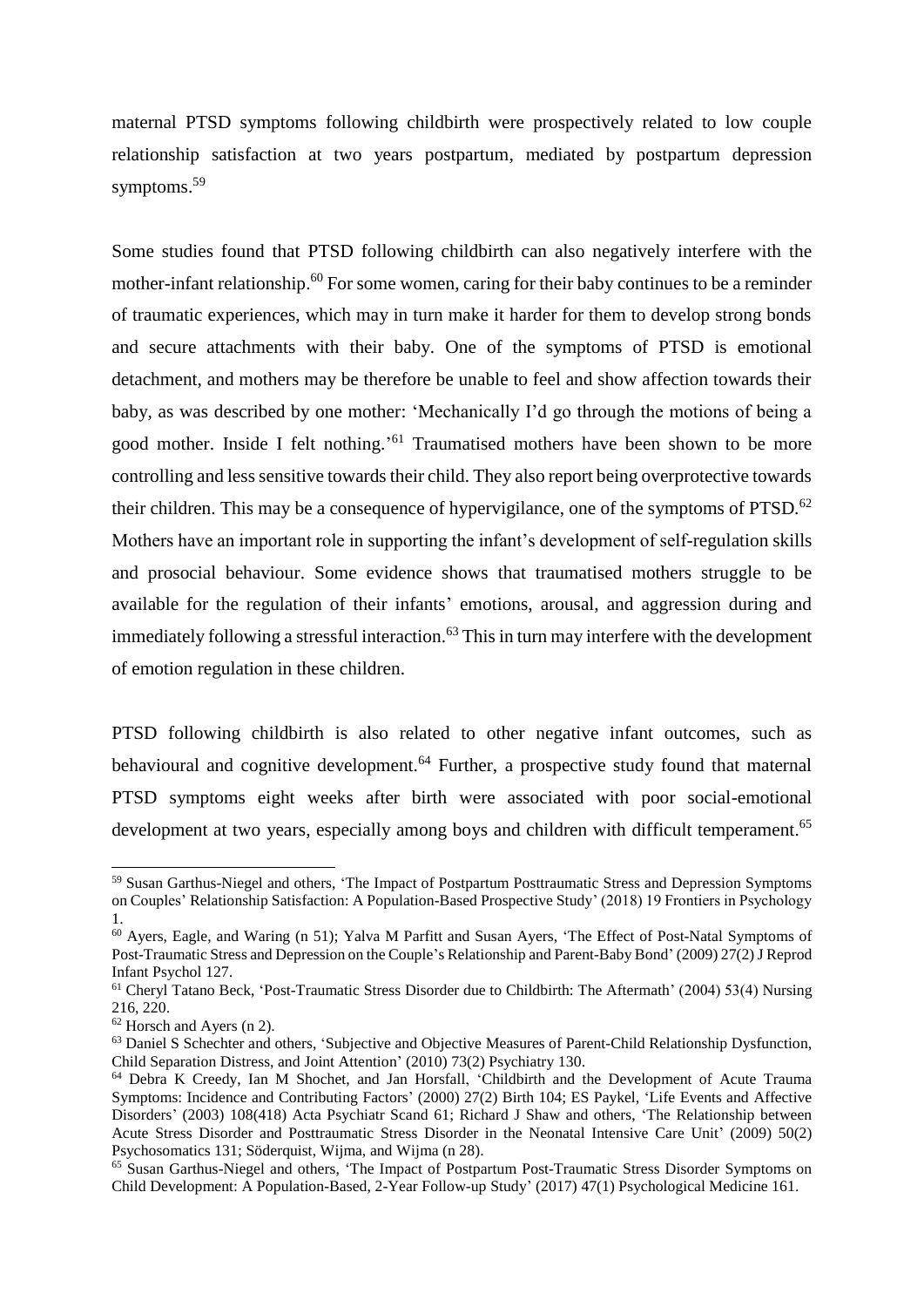Although a recent systematic review stated that evidence for an association between maternal PTSD and mother-infant interaction, the mother-infant relationship, or child development was inconclusive, it concluded there was enough evidence for associations between maternal PTSD following childbirth with low birth weight and lower rates of breastfeeding.<sup>66</sup> A prospective relationship between PTSD following childbirth and breastfeeding initiation as well as breastfeeding continuation was recently confirmed in a large cohort.<sup>67</sup> This is likely due to dysfunctional coping mechanisms in order to avoid traumatic intrusion often triggered by mothers' close contact with their baby.<sup>68</sup> At the same time, as the mother is usually the primary caregiver during the first postpartum weeks, the constant confrontation with the baby – and thus the trauma – might also constitute a mechanism of recovery and healing.<sup>69</sup>

#### **The economic costs**

Given the negative impact of PTSD following childbirth not only on the mother herself but also on her partner and her child, it is important to identify potential signs and symptoms of PTSD early on in order to offer appropriate treatment. It has clearly been shown that undetected perinatal mental health problems carry significant economic costs for society (only in the UK at least £8.1 billion for each one-year cohort of births) and that the majority of those costs is linked to the child, i.e., the future generation.<sup>70</sup> Indeed, given the increasingly complex medical needs of women who become pregnant, for example, when older and/or obese, an increase of the number of women experiencing traumatic births is likely to be expected.<sup>71</sup>

# **Prevention and intervention**

Given the mounting evidence for the negative impact of PTSD following childbirth, questions regarding its prevention and intervention arise. Childbirth is a predictable event and valuable opportunities for primary prevention therefore exist.<sup>72</sup>

<sup>66</sup> Natalie Cook, Susan Ayers, and Antje Horsch, 'Maternal Posttraumatic Stress Disorder during the Perinatal Period and Child Outcomes: A Systematic Review' (2018) 225 J Affect Disord 18.

<sup>67</sup> Susan Garthus-Niegel and others, 'The Influence of Postpartum PTSD on Breastfeeding: A Longitudinal Population-Based Study' (2017) 54(2) Birth 193.

<sup>&</sup>lt;sup>68</sup> Fenech and Thomson (n [50\)](#page-7-1).

<sup>69</sup> Ayers, Eagle, and Waring (n [51\)](#page-7-0).

<sup>&</sup>lt;sup>70</sup> Annette Bauer and others, 'The Costs of Perinatal Mental Health Problems' (Centre for Mental Health and London School of Economics 2014).

<sup>71</sup> Gwyneth Lewis (ed), *Saving Mothers' Lives: Reviewing Maternal Deaths to make Motherhood Safer 2003- 2005*. *The Seventh Report of Confidential Enquiries into Maternal and Child Health in the United Kingdom* (CEMACH 2007).

 $72$  Olde and others ([n 19\)](#page-2-1).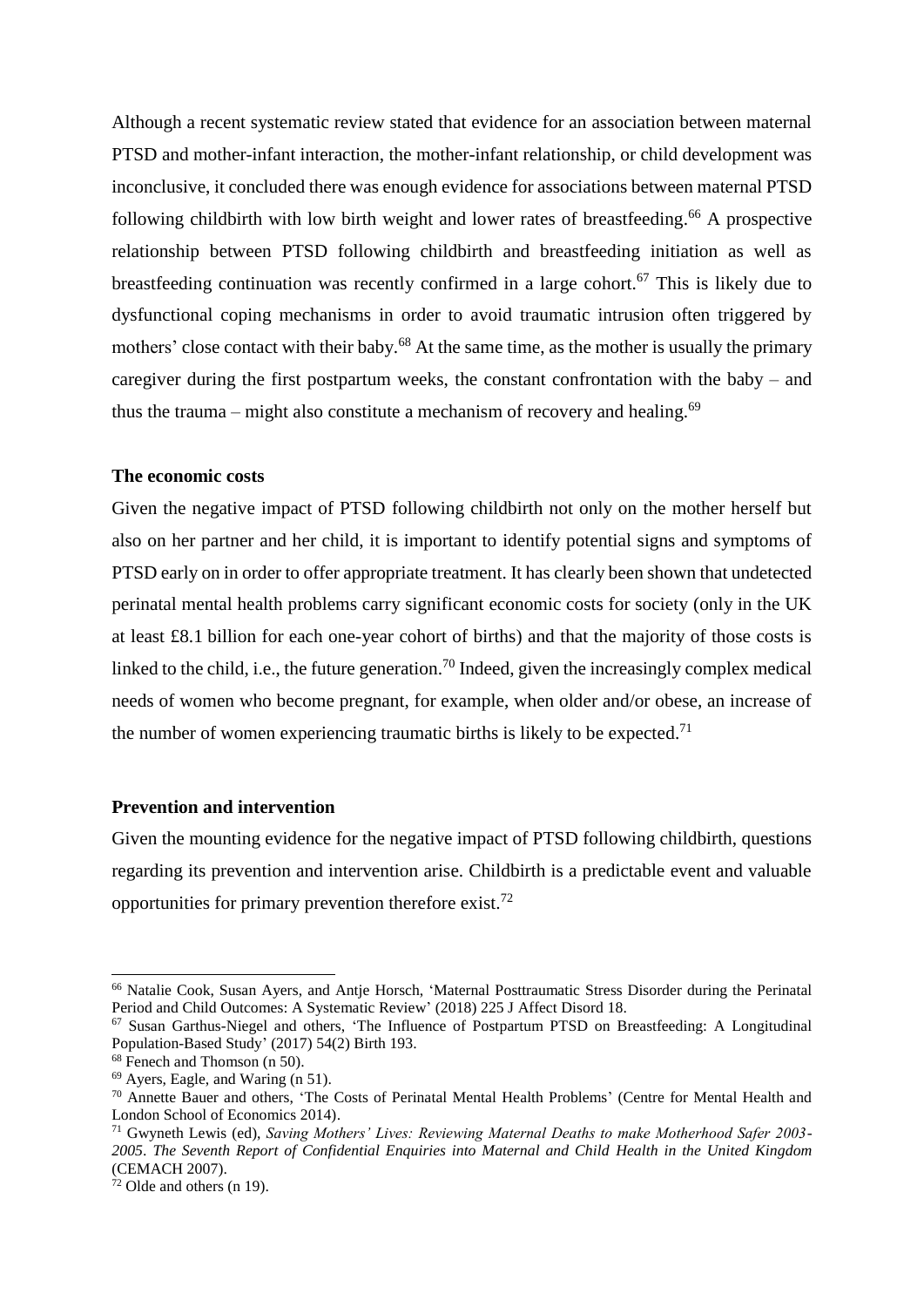Primary prevention may include preparing pregnant women in a more realistic way for labour and birth.<sup>73</sup> Evidence shows that pre-existing beliefs and cognitive appraisals of the impending birth play an important role in the development of postpartum PTSD. Birth preparation should therefore also include discussing the fact that labour and childbirth may not be as planned and women and their partners should be provided with information on the incidence of obstetric interventions and the associated risks and benefits.<sup>74</sup> Given that a prediction prior to the birth of who will or will not require medical interventions is often impossible,  $75$  the development of a 'birth flow chart' with different pathways for 'what if labour starts with induction/starts preterm/ends with caesarean section', etc might be a way forward.<sup>76</sup> In that way, women are prepared for a range of possible processes and outcomes, thus preventing them from going into labour with an idealistic picture (e.g., of natural childbirth).<sup>77</sup>

Based on the evidence from previous risk factor studies regarding the aetiology of postpartum PTSD, another form of primary prevention may include the targeted detection of those pregnant women who may be particularly vulnerable, such as those with a history of PTSD or severe fear of childbirth. 78

<span id="page-10-0"></span>Primary prevention in women with a history of PTSD could include psychoeducation on PTSD and potentially comorbid disorders (e.g., depression) as well as teaching skills as of how to deal with trauma-associated anxiety symptoms, tensions, and dissociative conditions.<sup>79</sup> However, whether and at what point women should be confronted with profound biographical experiences through trauma exposure, ought to get decided individually. The potential benefit of such emotionally demanding treatment must be weighed against the risk of intrauterine stress exposure or even preterm contractions.<sup>80</sup> However, if a history of PTSD remains unaddressed,

 $73$  ibid.

<sup>74</sup> Creedy, Shochet, and Horsfall (n [64\)](#page-8-0); Horsch and Ayers (n [2\)](#page-0-3); Olde and others (n [19\)](#page-2-1).

<sup>75</sup> Olde and others ([n 19\)](#page-2-1).

<sup>76</sup> McKenzie-McHarg and others (n [11\)](#page-1-1); Gill Thomson and Soo Downe, 'A Hero's Tale of Childbirth' (2013) 29(7) Midwifery 765.

<sup>77</sup> Julia Frost and others, 'Utopian Theory and the Discourse of Natural Birth' (2006) 4(4) Soc Theory Health 299; McKenzie-McHarg and others (n [11\)](#page-1-1).

<sup>78</sup> Ayers and others (n [34\)](#page-4-1); Grekin and O'Hara (n [6\)](#page-0-1); Olde and others (n [19\)](#page-2-1).

<sup>79</sup> Julia Martini and others, 'Posttraumatische Belastungsstörung (PTBS) in der Peripartalzeit: Bedingungsfaktoren, diagnostische Besonderheiten und Implikationen für Mutter und Kind' (Posttraumatic Stress Disorder (PTSD) in the Peripartal period: Conditional Factors, Diagnostic Features and Implications for Mother and Child) (2017) 11(4) Trauma und Gewalt 280; Weidner, Garthus-Niegel, and Junge-Hoffmeister (n [16\)](#page-2-0). <sup>80</sup> Martini and others (n [79\)](#page-10-0).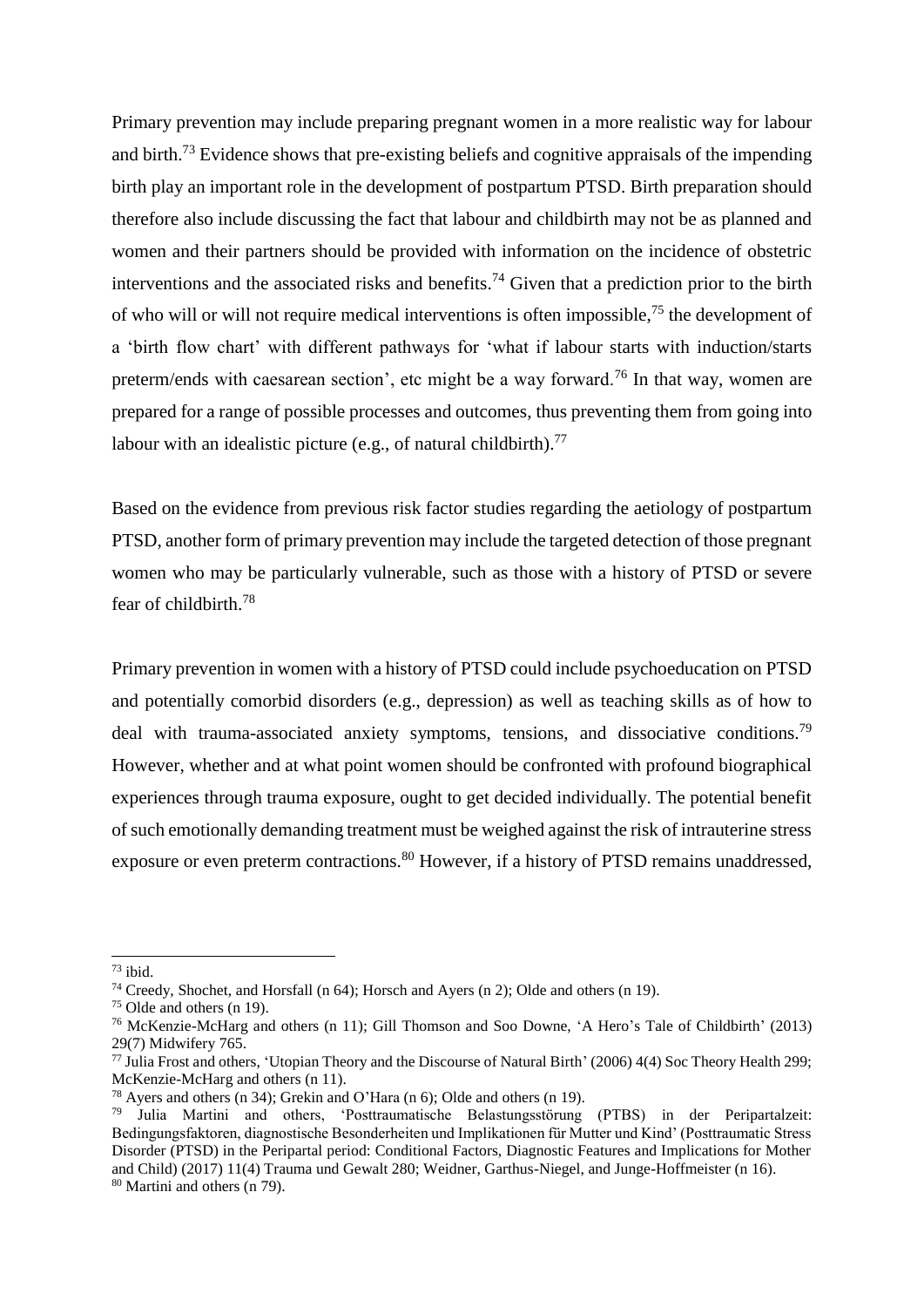<span id="page-11-0"></span>an upcoming birth may cause severe fear of childbirth and may hold the potential to re-activate prior trauma and related trauma symptoms.<sup>81</sup>

Fear of childbirth is another important risk factor for a traumatic birth experience and is therefore also relevant for the primary prevention of postpartum  $PTSD<sup>82</sup>$  Childbirth information and advice on coping with specific birth-related problems, delivered in antenatal classes, may help reduce fear of childbirth.<sup>83</sup> The application of relaxation techniques in order to reduce physical tensions and the knowledge about the availability of effective painkillers during childbirth can also have a calming effect on pregnant women.<sup>84</sup> If women suffer from severe fear of childbirth, psychological counselling may help to both increase their motivation to deliver vaginally<sup>85</sup> and to increase their trust in the health care staff,  $86$  thereby increasing the chances of a positive birth experience. $87$  On the other hand, women who actively seek treatment for their fear of childbirth seem to belong to a particularly vulnerable group of women who, despite psychological support, often develop postpartum posttraumatic stress reactions.<sup>88</sup>

<span id="page-11-1"></span>Perinatal care represents an area where there is clear potential to prevent or minimise posttraumatic stress reactions, as a considerable proportion of postpartum PTSD may be preventable if appropriate care and support is provided during labour and childbirth.<sup>89</sup> Given that perceived safety during childbirth appears to be a particularly important predictor of PTSD following childbirth,<sup>90</sup> sensitive and supportive management of events during the labour process may contribute to the woman's sense of control and positively influence their appraisals of these events. It is crucial that health care staff provide the labouring woman and her partner with as much information and choice as possible and that they are sensitive to the

<sup>81</sup> ibid; Hilde Nerum and others, 'Maternal Request for Cesarean Section due to Fear of Birth: Can It Be Changed Through Crisis-Oriented Counseling?' (2006) 33(3) Birth 221.

<sup>82</sup> Susan Garthus-Niegel and others, 'The Influence of Women's Preferences and Actual Mode of Delivery on Post-Traumatic Stress Symptoms Following Childbirth: A Population-Based, Longitudinal Study' (2014) 14(1) BMC Pregnancy Childbirth 191; Martini and others (n [79\)](#page-10-0).

<sup>83</sup> Martini and others (n [79\)](#page-10-0).

 $84$  ibid.

<sup>85</sup> Nerum and others (n [81\)](#page-11-0); H Rouhe and others, 'Obstetric Outcome after Intervention for Severe Fear of Childbirth in Nulliparous Women–Randomised Trial' (2013) 120(1) BJOG 75; Terhi Saisto and others, 'Therapeutic Group Psychoeducation and Relaxation in Treating Fear of Childbirth' (2006) 85(11) Acta Obstet Gynecol Scand 1315; Berit Sjögren, 'Fear of Childbirth and Psychosomatic Support. A Follow up of 72 Women' (1998) 77(8) Acta Obstet Gynecol Scand 819.

<sup>86</sup> Sjögren (n [85\)](#page-11-1).

<sup>87</sup> Rouhe and others (n [85\)](#page-11-1).

<sup>88</sup> Elsa Lena Ryding and others, 'An Evaluation of Midwives' Counseling of Pregnant Women in Fear of Childbirth' (2003) 82(1) Acta Obstet Gynecol Scand 10.

<sup>89</sup> Ayers and others (n [34\)](#page-4-1); Horsch and Ayers (n [2\)](#page-0-3).

<sup>90</sup> King, McKenzie-McHarg, and Horsch (n [6\)](#page-0-1).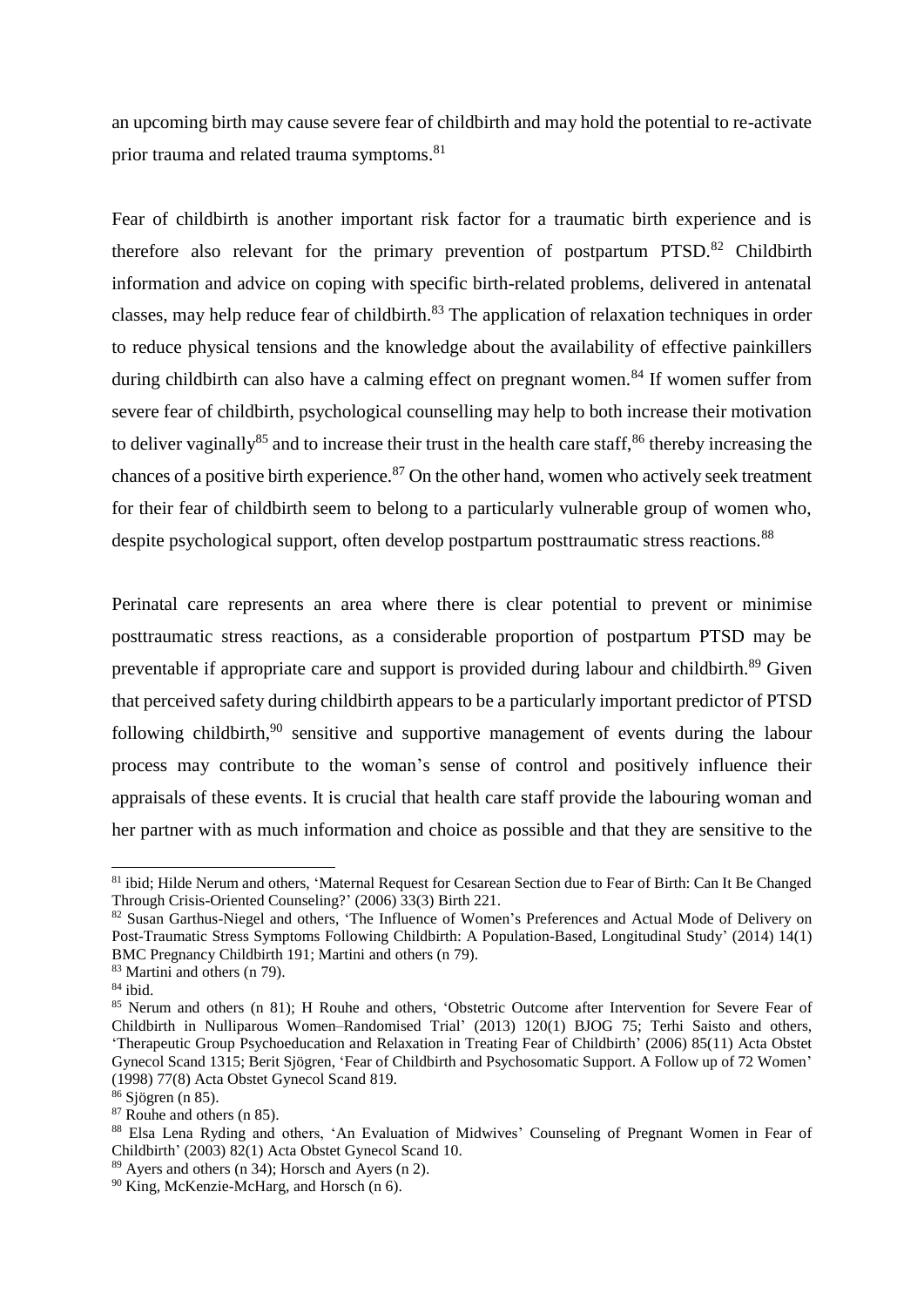fact that even routine procedures during labour may be stressful and cause anxiety.<sup>91</sup> Even in emergency situations that are not life threatening or if medical procedures are unavoidable, maternity staff should provide reassurance.<sup>92</sup> Indeed, recent studies suggest that increasing psychological mindedness of the maternity service through specific perinatal mental health training may lead to a decrease in the onset of postpartum PTSD symptoms in the cared for women.<sup>93</sup>

To date, evidence-based interventions for women after traumatic childbirth are lacking,  $94$ particularly early interventions that could improve longer term outcomes for both the mother and the child.<sup>95</sup> A recent meta-analysis of trauma-focused psychological therapies (TFPT) for PTSD following childbirth found evidence for the effectiveness of TFPTs for reducing PTSD symptoms in the short term (up to three months postpartum) and medium term (three to six months postpartum). However, the authors concluded a lack of robust evidence for the effectiveness of TFPT in improving women's recovery from clinically significant PTSD symptoms.<sup>96</sup>

<span id="page-12-0"></span>An early intervention so far tested is expressive writing.<sup>97</sup> The evaluated intervention consisted of 20 minutes of expressive writing according to Pennebaker's method,<sup>98</sup> noting down thoughts, expectations, and emotions related to the delivery (two or three days postpartum, respectively). This was compared to a control group of mothers who had to write about their daily activities in behavioural terms, not emotional ones. In both studies, mothers in the intervention group showed a significantly greater decrease in symptom load compared to the

<sup>91</sup> Horsch and Ayers (n [2\)](#page-0-3).

 $92$  ibid; King, McKenzie-McHarg, and Horsch (n [6\)](#page-0-1).

<sup>&</sup>lt;sup>93</sup> King, McKenzie-McHarg, and Horsch ([n 6\)](#page-0-1); Kirstie McKenzie-McHarg and others, 'Think Pink! A Pink Sticker Alert System for Women with Psychological Distress or Vulnerability During Pregnancy' (2014) 22(8) BMJ 590; Richard J Shaw and others, 'Prevention of Postpartum Traumatic Stress in Mothers with Preterm Infants: Manual Development and Evaluation' (2013) 34(8) Issues Ment Health Nurs 578.

<sup>94</sup> Maria Helena Bastos and others, 'Debriefing Interventions for the Prevention of Psychological Trauma in Women following Childbirth' (2015) 4 Cochrane Database of Systematic Reviews CD007194; Lisanne F de Graaff and others, 'Preventing Post‐Traumatic Stress Disorder Following Childbirth and Traumatic Birth Experiences: A Systematic Review' (2018) 97(6) Acta Obstet Gynecol Scand 648.

<sup>&</sup>lt;sup>95</sup> McKenzie-McHarg and others (n [11\)](#page-1-1).

<sup>96</sup> M Furuta and others, 'Effectiveness of Trauma-Focused Psychological Therapies for Treating Post-Traumatic Stress Disorder Symptoms in Women Following Childbirth: A Systematic Review and Meta-Analysis' (under review).

<sup>&</sup>lt;sup>97</sup> Paola Di Blasio and others, 'The Effects of Expressive Writing on Postpartum Depression and Posttraumatic Stress Symptoms' (2015) 117(3) Psychol Rep 856; Paola Di Blasio and others, 'Emotional Distress Following Childbirth: An Intervention to Buffer Depressive and PTSD Symptoms' (2015) 11(2) EJOP 214.

<sup>98</sup> James W Pennebaker, 'Expressive Writing in Psychological Science' (2018) 13(2) Perspect Psychol Sci 226.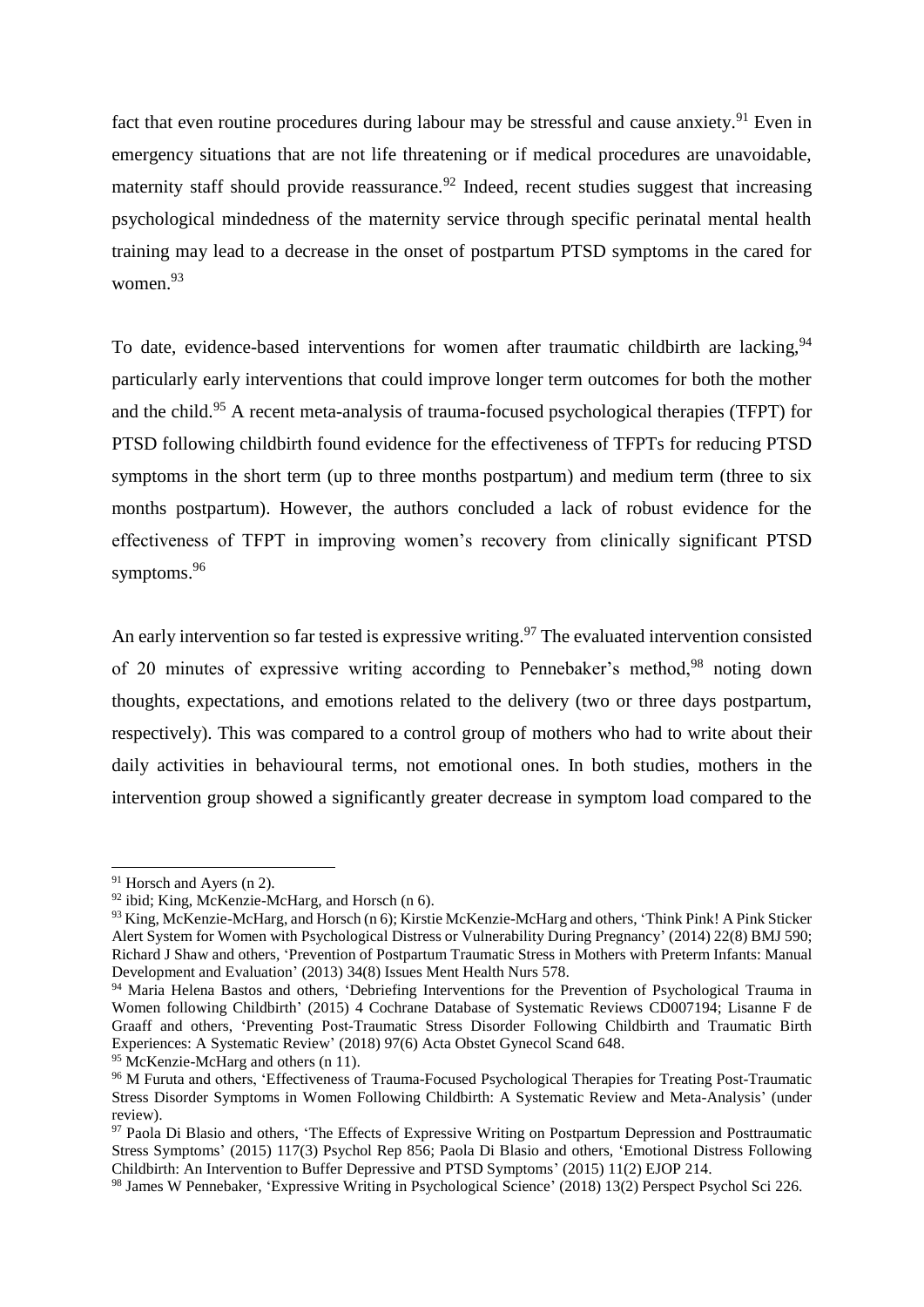control group.<sup>99</sup> Similar encouraging results were found for mothers who had given birth to very premature babies who carried out expressive writing for 15 minutes during three consecutive days when their babies were three months old.<sup>100</sup>

Further, cognitive psychology research suggests that visual aspects of (traumatic) memory that underpin intrusions can be disrupted by actively engaging in visuospatial tasks, since these compete for resources with the brain's sensory-perceptual resources.<sup>101</sup> In a proof-of-principle randomised controlled study, intrusive traumatic memories after emergency caesarean section (ECS) were markedly reduced by a cognitive computerised intervention (i.e., playing the computer-game Tetris for approximately 15 minutes during the first six hours following ECS), representing a first step in the development of an early intervention to prevent PTSD following childbirth.<sup>102</sup>

Even though research on prevention and intervention is preliminary, early treatment of PTSD following childbirth should be provided, given the negative impact also on the relationship with the partner and child, and the development of the child.

<span id="page-13-0"></span>Several studies have looked at structured psychological interventions for women with postpartum PTSD but no standard intervention with proved effectiveness is available for women with postpartum PTSD.<sup>103</sup> In international guidelines on the management of general PTSD, trauma-focused cognitive behavioural therapy (CBT) and eye-movement desensitisation and reprocessing (EMDR) are recommended as the interventions of choice.<sup>104</sup> Initial results of studies investigating the effects in women who experienced the delivery as

<sup>99</sup> Di Blasio and others, 'The Effects of Expressive Writing' (n [97\)](#page-12-0); Di Blasio and others, 'Emotional Distress Following Childbirth' (n [97\)](#page-12-0).

 $100$  Horsch and others (n [1\)](#page-0-0).

<sup>&</sup>lt;sup>101</sup> Jackie Andrade, David Kavanagh, and Alan Baddeley, 'Eye-Movements and Visual Imagery: A Working Memory Approach to the Treatment of Post-Traumatic Stress Disorder' (1997) 36(2) Br J Clin Psychol 209; Alan D Baddeley and Jackie Andrade, 'Working Memory and the Vividness of Imagery' (2000) 129(1) J Exp Psychol Gen 126; Emily A Holmes and others, 'Can Playing the Computer Game "Tetris" Reduce the Build-up of Flashbacks for Trauma? A Proposal from Cognitive Science' (2009) 4(1) PLoS One e4153; David J Kavanagh and others, 'Effects of Visuospatial Tasks on Desensitization to Emotive Memories' (2001) 40(3) Br J Clin Psychol 267.

<sup>&</sup>lt;sup>102</sup> Antje Horsch and others, 'Reducing Intrusive Traumatic Memories after Emergency Caesarean Section: A Proof-of-Principle Randomized Controlled Study' (2017) 94 Behav Res Ther 36.

<sup>&</sup>lt;sup>103</sup> Claire AI Stramrood and others, 'The Patient Observer: Eye-Movement Desensitization and Reprocessing for the Treatment of Posttraumatic Stress Following Childbirth' (2012) 39(1) Birth 70.

<sup>104</sup> American Psychiatric Association, 'Practice Guidelines for the Treatment of Patients with Acute Stress Disorder and Posttraumatic Stress Disorder' (2004); National Collaborating Centre for Mental Health, *Post-Traumatic Stress Disorder: The Management of PTSD in Adults and Children in Primary and Secondary Care* (Gaskell 2005).